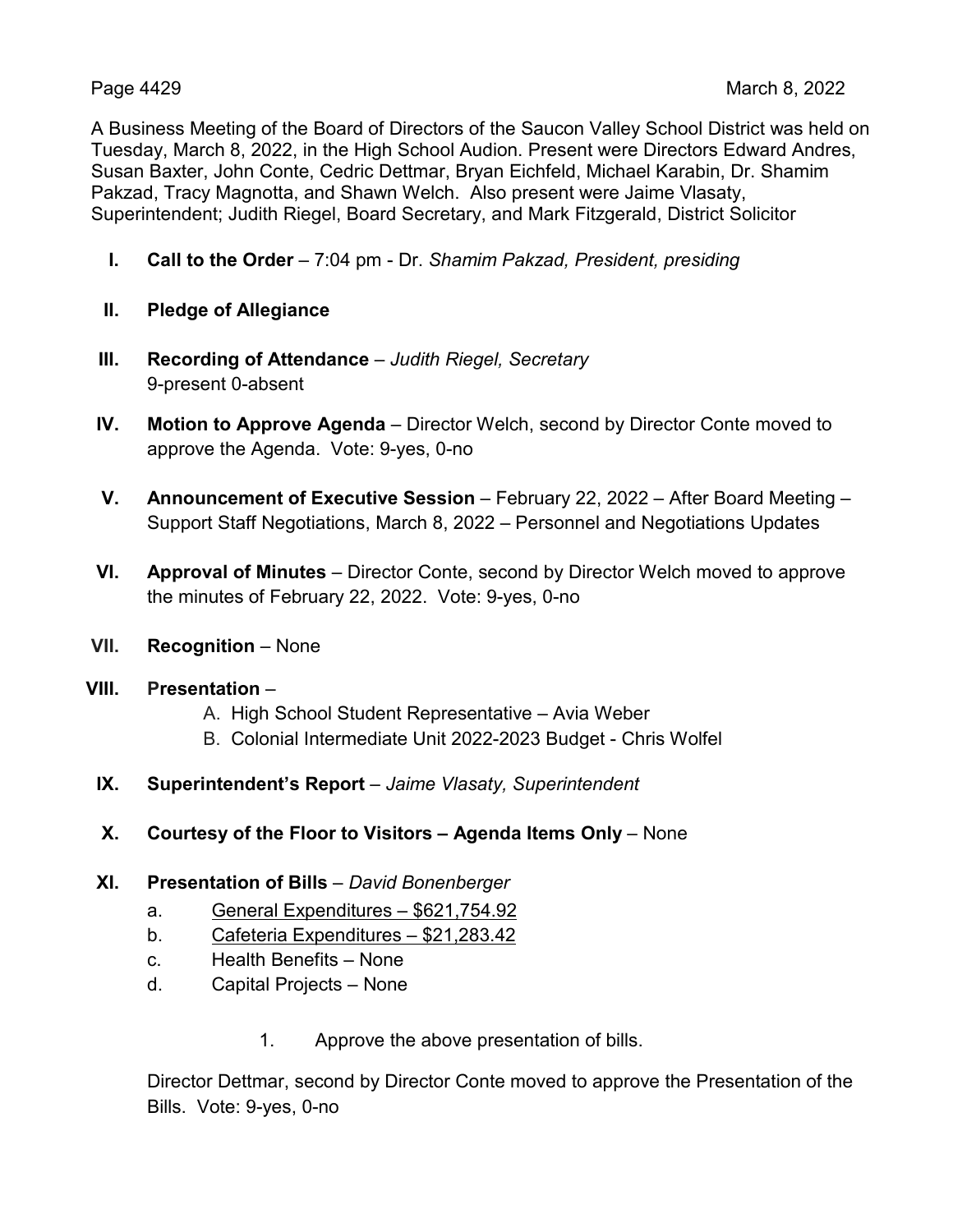## **XII. Treasurer's Report** – *Cedric Dettmar/David Bonenberger*

- a. Cash Investment and Bond Activity None
- b. Condensed Board Summary Report None
- c. Capital Project Finance Report None
- d. Budget Transfers \$2,000.00
- e. Middle School Activity Report None
- f. High School Activity Report None
	- 1. Approve the above Treasurer's Report

Director Dettmar, second by Director Eichfeld moved to approve the Treasurer's Report. Vote: 9-yes, 0-no

# **XIII. AGENDA ITEMS**

## **A. Education**

## A. Academic & Personnel Committee Summary – February 23, 2022

1. Approve the revisions to the Health & Safety Plan as presented.

Director Andres, second by Director Karabin moved to approve making mask optional on all District transportation.

Director Welch, second by Director Karabin moved to amend the previous motion by adding "Saucon Valley School District is committed to safe operations during the pandemic. To this end, general mitigation strategies will be consistent with "low spread" and the superintendent of the schools is authorized to implement additional mitigation strategies under the Health and Safety Plan as needed in response to potential outbreaks. If such measures are deemed necessary and implemented, the superintendent shall bring the matter for the board's consideration and approval within 10 days or as soon as practicable. Otherwise, the measure will automatically expire if the Board has a meeting and fails to ratify the measure." Vote: 8-yes, 1-no (Andres)

Vote on amended motion: 8-yes, 1-no (Andres)

K. Gonzalez – Commented on the amendment to the Health & Safety Plan.

- 2. Approve the  $1<sup>st</sup>$  reading of the following policy: Policy 903 – Public Participation in Board Meetings
- 3. Authorize Superintendent Vlasaty to finalize and execute the consent decree in the case of student #11744, subject to insurance carrier coverage of the financial components.

Director Karabin, second by Director Dettmar, moved to approve Education Items 1 & 2. Vote: 9-yes, 0-no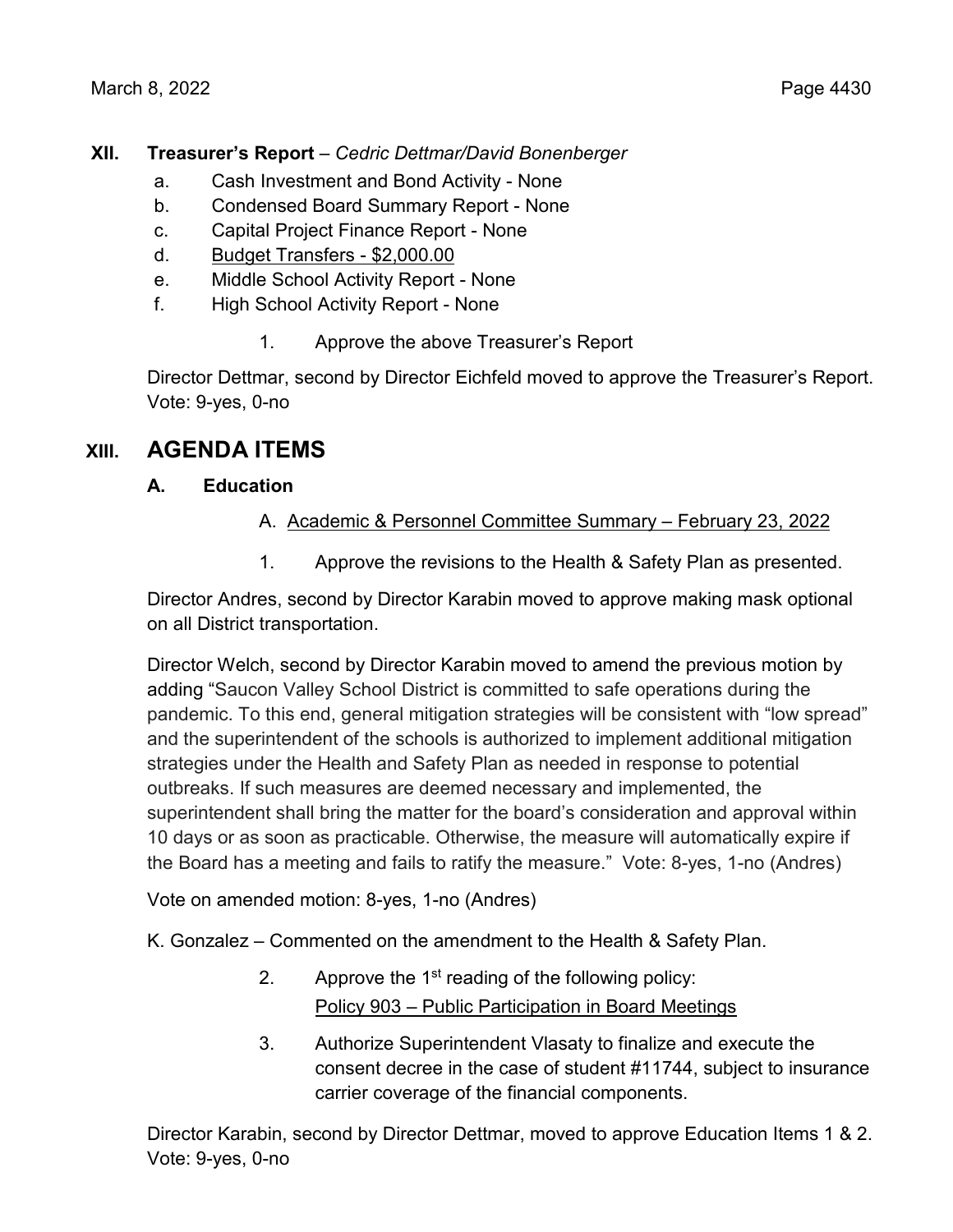## **B. Personnel**

- 1. Approve Lee Wilcox as an elementary special education long-term substitute, beginning March 14, 2022, or upon completion of employment paperwork and continuing until the end of the 2021- 2022 school year. The base salary is \$54,182 (B, Step 1), which will be prorated for the number of days worked. Ms. Wilcox is replacing Samantha Faulkner, who will be on maternity leave during this time.
- 2. Approve Amanda Hicks as a homebound instructor for the 2021 2022 school year. The salary is \$40 per hour.
- 3. Approve the following medical leaves:

Linda Van Vliet, elementary staff nurse, from February 11. 2022 to approximately May 9, 2022. She will be using sick time from February 11 – April 25, 2022. Ms. Van Vliet is requesting unpaid time off from April 26 – May 6, 2022. FMLA will be running concurrently with her time off. Ms. Van Vliet will be applying for income protection.

Michael Wieder, custodian, from March 8, 2022, to approximately April 12, 2022. He will be using his sick and personal days for March 8 – 14<sup>th</sup> and  $\frac{1}{2}$  day on March 15, 2022. Mr. Weider is requesting unpaid time off until his return on April 12<sup>th</sup> or when released from his physician. FMLA will be running concurrently with his time off.

- 4. Approve Jessica Friday as Scholastic Scrimmage Advisor \$868 which will be prorated for the number of days worked.
- 5. Approve the following part-time bus drivers with salary and benefits per the current Education Support Professional contract. Effective upon completion of employment paperwork:

James Dorward Ronald Yeakel

- 6. Approve Chris Pomales, bus driver, as a substitute custodian, effective immediately.
- 7. Approve the following 2021-2022 substitute teachers: Janice Vresics - Elementary Certified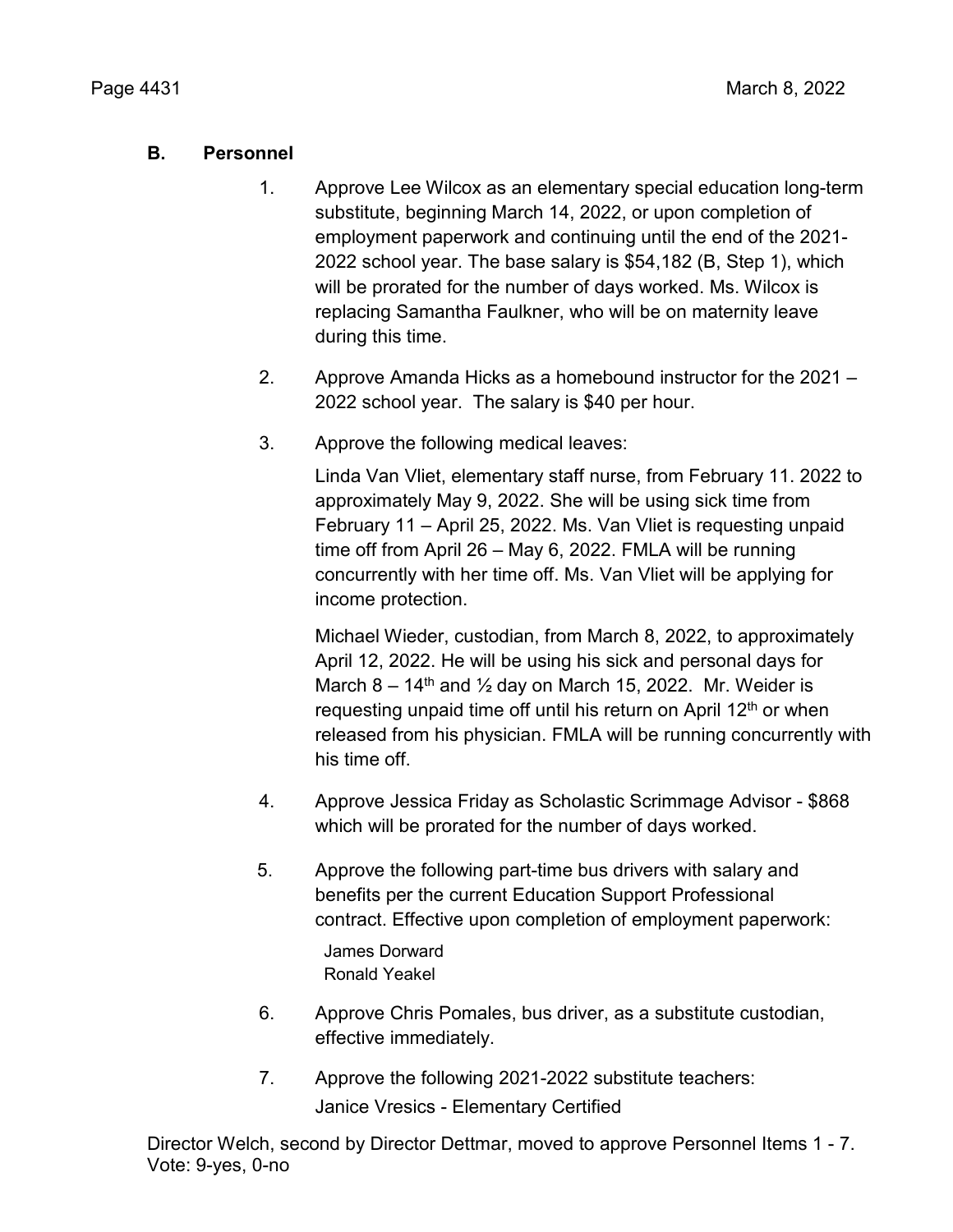### 8. Approve the attached conference/travel requests

Director Welch, second by Director Karabin, moved to approve Personnel Item 8. Vote: 9-yes, 0-no

### **C. Facilities**

1. Approve the attached list of Surplus/Obsolete items.

Director Welch, second by Director Conte, moved to approve Facilities Item 1. Vote: 9-yes, 0-no

#### **D. Finance**

#### **2022-2023 Budget Timeline for the 2021-2022 School Year**

**May 31, 2022** - *District Deadline* to adopt the 2021-2022 proposed final budget and upload the signed Certification of Use of PDE-2028 into the Consolidated Financial Reporting System application. **June 10, 2022** (20 days prior to final budget adoption deadline) – *District Deadline* to make the 2021- 2022 Proposed Final Budget available for public inspection on PDE-2028. **June 20, 2022** (10 days prior to final budget adoption deadline) – *District Deadline* to offer public notice of its intent to adopt the 2021-2022 final budget.

1. Approve the attached contract with Student Transportation, Inc for transportation to and from the FBLA conference in Hershey, PA April 11<sup>th</sup> and April 13<sup>th</sup> for a cost of \$625.00.

Director Dettmar, second by Director Magnotta, moved to approve Finance Item 1. Vote: 9-yes, 0-no

- **E. Community Updates**
	- **● SV Partnership**  *Michael Karabin and Shawn Welch*
	- **● Hellertown/Lower Saucon Chamber of Commerce** *– John Conte*
	- **● Saucon Valley Foundation for Educational Innovation**  *Tracy Magnotta*

#### **F. Northampton Community College** – *Susan Baxter*

Interviews for a new college president are being conducted this week.

## **G. Bethlehem Area Vo-Tech School** *– Cedric Dettmar and Bryan Eichfeld*

Director Dettmar reported on the results of the District XI SkillsUSA competition:

- J. Moser  $3<sup>rd</sup>$  place Computer Networking
- G. Miller  $-2<sup>nd</sup>$  place  $-$  Web Design

C. Frey  $-1$ <sup>st</sup> place Protective Services in Fire Fighting and moving on to state level